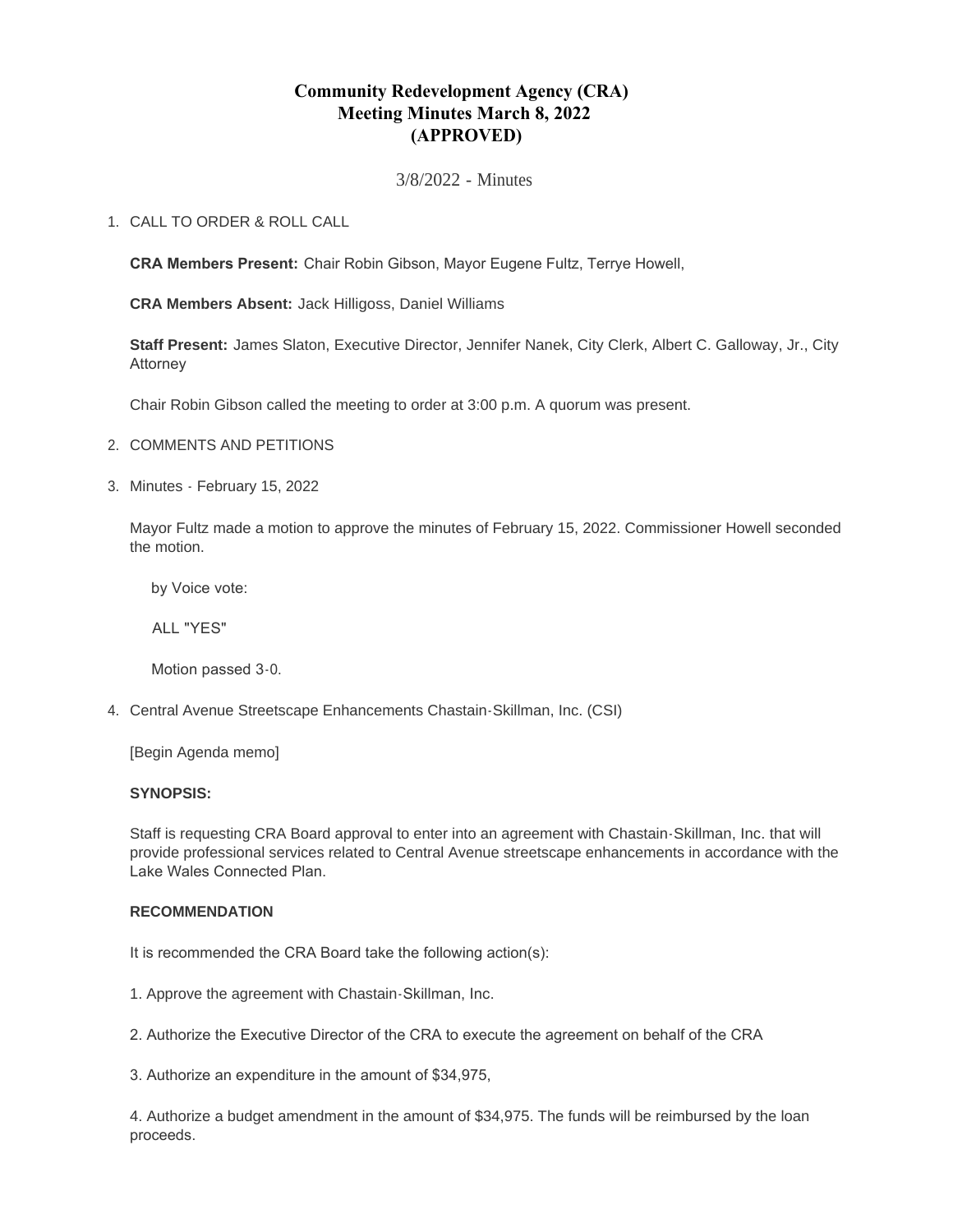**BACKGROUND** In accordance with the Lake Wales Connected Plan, the CRA will plan and design streetscape enhancements on Central Avenue between 1st Street and Scenic Highway. The design will feature a road diet, resizing travel lanes, enhanced sidewalks, street trees and parallel parking spots. Funding for construction of the condition will come from the CRA \$18.5 million loan. The primary tasks provided by Chastain-Skillman through the proposed agreement are:

1. Design & Construction Documents

2. Permitting & Bid Support

3. Limited Construction & Certification Services

LAKE WALES CONNECTED PLAN ACTION STEPS

Action steps addressed in this proposal include:

Step Number Description

47 Implement additional Downtown street improvements as funding is available

**OTHER OPTIONS** The CRA Board may direct staff to reject the proposal submitted by Chastain-Skillman, Inc.

**FISCAL IMPACT** The fiscal impact for design and construction documents is \$34,975. There are not funds appropriated in the CRA FY'22 budget. There are funds allocated within the CRA \$18.5 million loan.

[End Agenda Memo]

Michael Manning, Assistant to the City Manager, reviewed this item. He shared a slideshow on the proposed plan.

Chair Robin Gibson said that pots don't often work. Plants work better in the ground. The pots will have to be maintained. Mayor Fultz said the City Horticulturist will supervise maintenance. James Slaton, City Manager, said the pots are just drawn in. They aren't related to the agreement. Mr. Manning said these aren't standard pots. They function as bollards. They will be anchored into the ground. They will also be on Park Avenue. They will have irrigation in them. Our horticulturist will supervise this.

Chair Gibson asked if this ties into Park Avenue improvements. Mr. Manning said perfectly.

Mayor Fultz made a motion to approve this item. Commissioner Howell seconded the motion.

 By voice vote Mayor Fultz "YES" Commissioner Howell "YES" Chair Gibson "YES" Motion approved 3-0.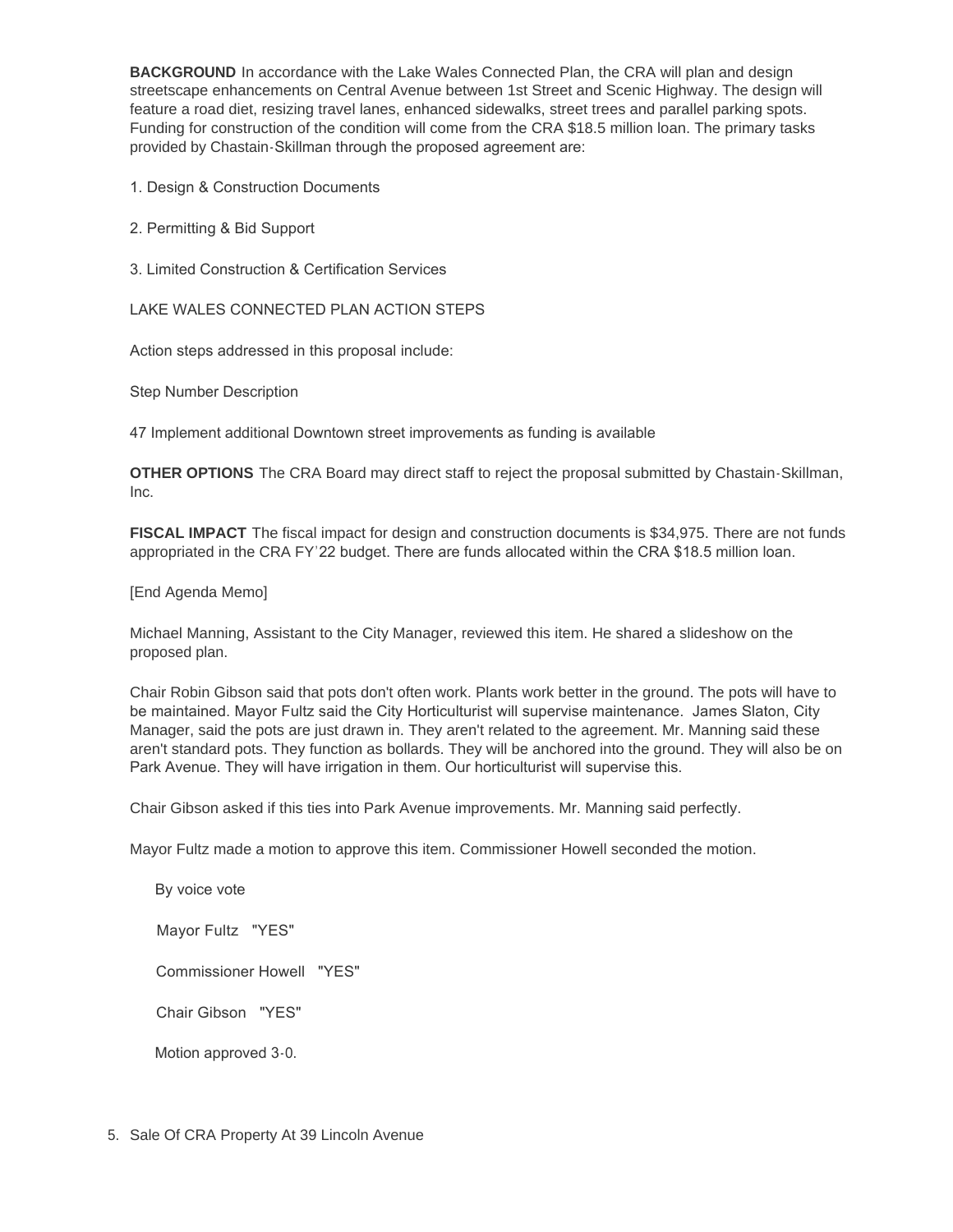## **SYNOPSIS:**

The purpose of this request is to consider the sale of the CRA property located at 39 Lincoln Ave to Whadda-Wing, LLC for \$8,000.

## **RECOMMENDATION**

It is recommended the CRA Board consider the following action(s)

1. The CRA Board authorize the sale of the CRA property at 39 Lincoln Ave to Whadda-Wing, LLC for \$8,000. Property number: 27-29-35-879000-001010

2. Authorize the Executive Director of the CRA sign a vacant land contract with the contingency that the development agreement must be executed prior to closing.

3. Authorize the Executive Director of the CRA to enter into a developer's agreement and at said agreement shall, include, at a minimum, a reverter clause and project timeline.

## **BACKGROUND**

At the October 2021 CRA Board meeting, the Board agreed to purchase the property at 39 Lincoln Ave to encourage redevelopment in the business district. By gaining that key piece of property, the plans for a multi-lot redevelopment between A St. & B St. fronting Lincoln Avenue can move forward.

During the meeting, the board came to an agreement to sell the parcel on Lincoln & B St. to the Florida Redevelopment Corporation (FDC), the first step in redeveloping Lincoln Ave.

Staff views the redevelopment of the parcel located at A St. & Lincoln as the next logical step for commercial redevelopment on Lincoln Ave. The ideal type of development would be a remodeled or reconstructed historic appearing house serving in a commercial capacity. Prime examples of this type of redevelopment can be seen in St. Augustine and Ybor City. The City had engaged a consultant to conceptually draw this concept, which can be found in the attachments portion of the agenda item. Additionally, this parcel will serve as a natural trailhead and connection point to the improvements being made along 1st Street.

On February 2, 2022, the CRA advertised a Request for Proposal (RFP 22-505) for the property at 39 Lincoln Avenue. The intent of the RFP is to offer the property for sale to promote redevelopment. The redevelopment of the property is intended to provide a restaurant establishment on Lincoln Avenue.

The Ranking Committee reviewed the proposal, one proposal was received from Whaddawings. Staff is recommending that the CRA Board accept their bid. This is based on the company's plan for redeveloping the property by building a restaurant on Lincoln Avenue.

**LAKE WALES CONNECTED PLAN ACTION STEPS** Action # 11 Description Construct missing sidewalks in the Northwest Neighborhood: include a sidewalk on at least one side of each street; key connectors should have sidewalks on both sides. 46 Implement Lincoln Avenue improvements (shade trees and plantings) 65 Continue to construct missing sidewalks in the Northwest Neighborhood 66 Continue to implement a connected trails system in Lake Wales

**NORTHWEST NEIGHBORHOOD CONDITIONS SURVEY** (2021) - Seventy-eight percent (78%) of residents would like to see restaurants in close proximity to their neighborhood.

**FISCAL IMPACT** None - Whadda-Wing, LLC has offered to pay \$8000 for the property.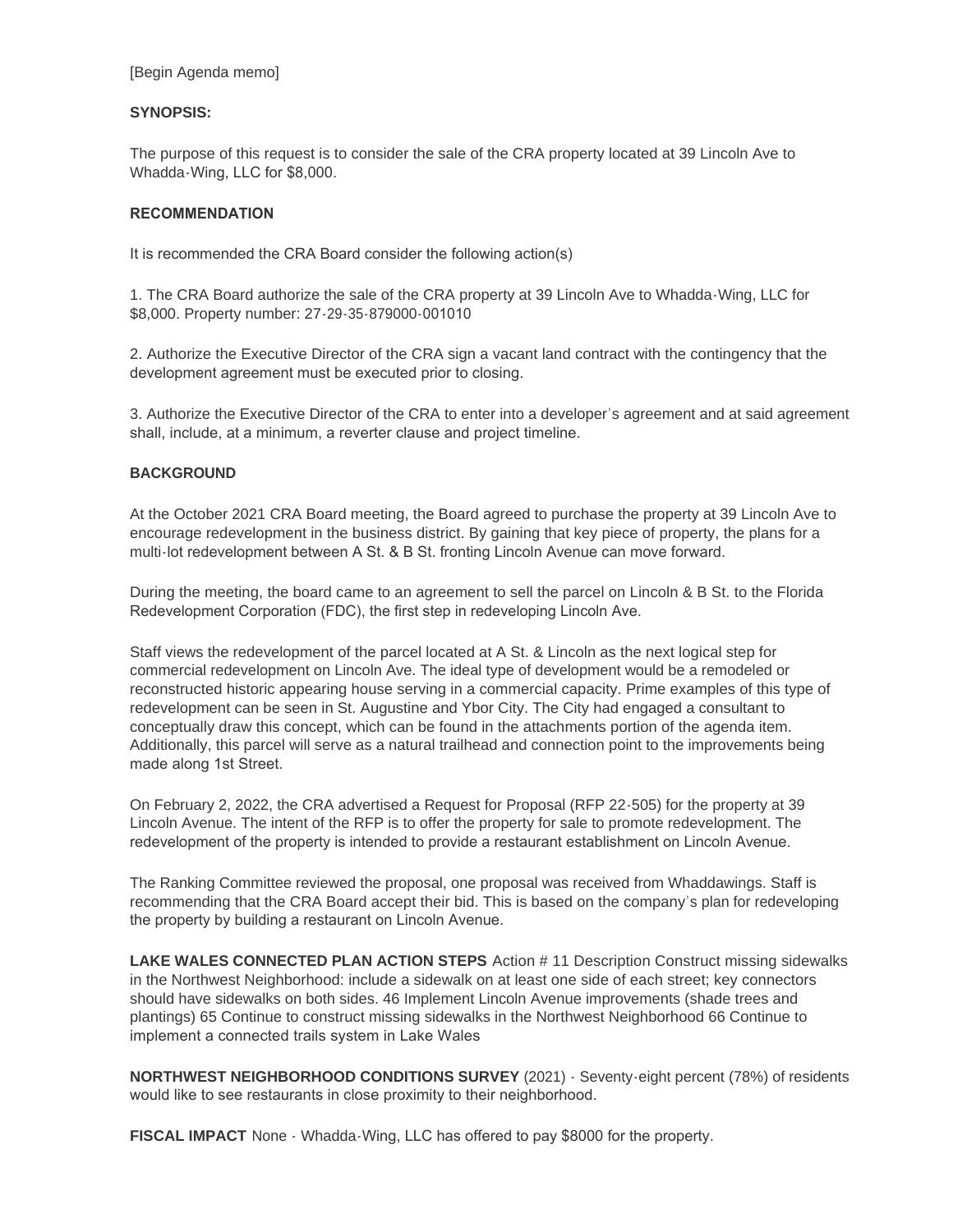**OTHER OPTIONS** Not accept CRA staff recommendation.

[End Agenda memo]

Darrrell Starling, CRA Project Manager, reviewed this item. He introduced representatives of the project.

Chair Gibson said he likes the trail head part as it works with the Lake Wales Connected idea. He asked if we are adjusting to go around the park to Lincoln. James Slaton, CRA Director, showed this on the screen and reviewed the purpose for buying the property. This will return approximately \$4000 a year back to the CRA. It will take 19 years to reimburse the CRA for the costs. Chair Gibson asked what property will go to the buyer. Mr. Slaton described which portion is part of the agreement and said we will change the legal description for the property and what we need for our project. Chair Gibson said this is a nice solution.

Commissioner Howell said she loves the proposal. She looked at the property. She asked about parking. Mr. Starling showed where some of the parking will be included onsite. Commissioner Howell wanted to be sure customers would not be hassled if they park in City lots. She thanked the representatives for coming to Lake Wales.

Mayor Fultz said this is needed in the northwest neighborhood for revitalization. Next we need is a store.

Chair Gibson said this mixed use development can combat on urban sprawl.

Mark Bennett, Director Development Services, introduced Frank Kendrick from Nujack and said he does quality developments. Kendrick's participation gives him confidence in this project.

Mayor Fultz made a motion to approve the sale. Commissioner Howell seconded the motion.

by voice vote:

Mayor Fultz "YES"

Commissioner Howell "YES"

Chair Gibson "YES"

motion approved 3-0.

## 6. EXECUTIVE DIRECTOR'S REPORT

James Slaton, Executive Director, reported that the notice to proceed for the Park Avenue trail has been issued. The start date is April 6th. Area residents have been notified. There will be a groundbreaking ceremony. It will be complete in 8 months.

The RFQ for qualified bidders for downtown Park and Market is going out this month. Based on the qualifications we will create a short list of the best. Those will be the folks bidding on the project. Chair Gibson asked to confirm how far on Park. Mr. Slaton said to Wetmore and it will include Market. Chair Gibson asked how long until we go out to bid. Mr. Slaton said 60 days.

At the next CRA meeting will be an update on the Lake Wales Connected Plan. So many behind the scenes things are happening that all may not be aware of them all.

## 7. ADJOURN

The meeting was adjourned at 3:40 p.m.